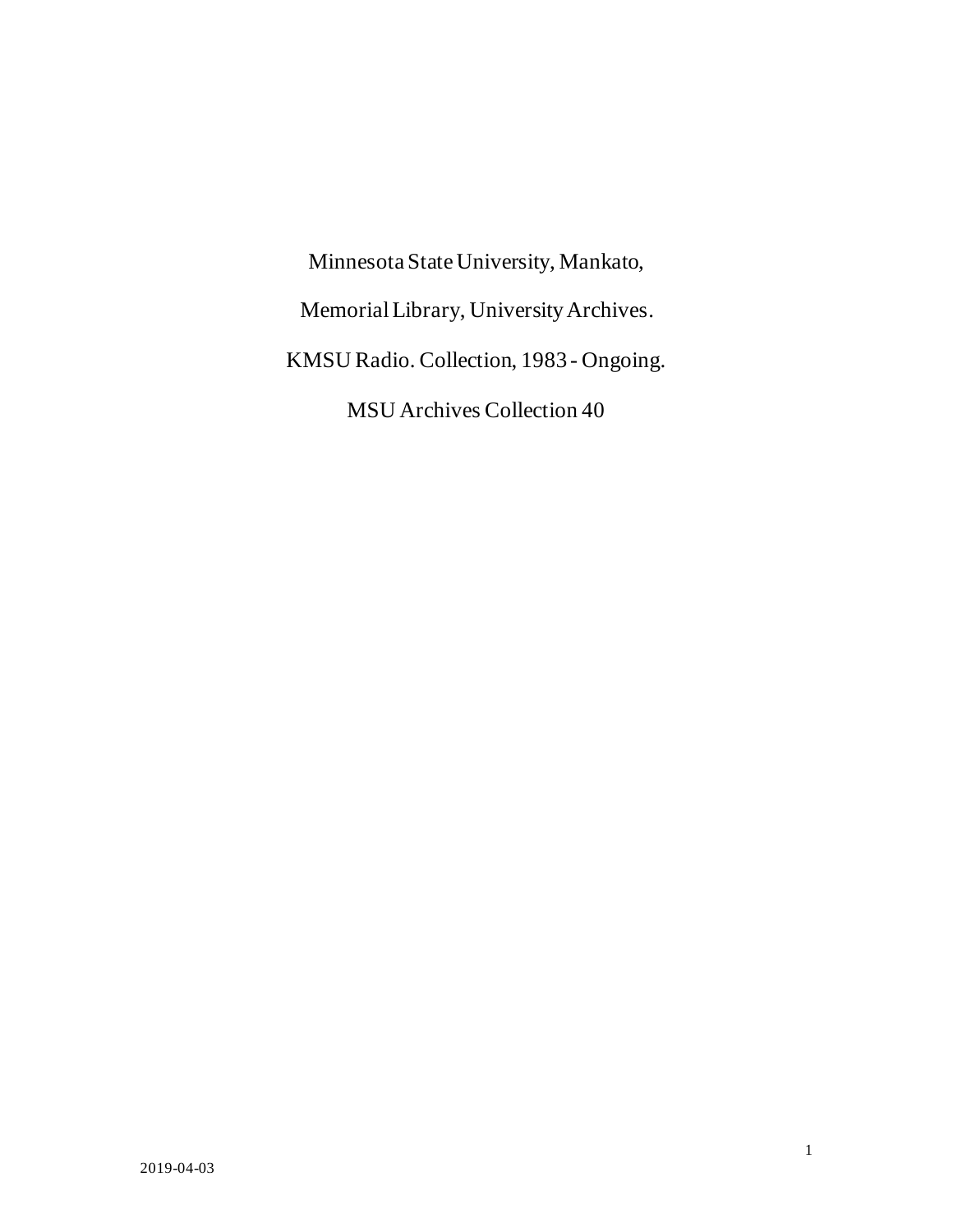# **KMSU Radio. Collection, 1983-Ongoing. MSU Archives Collection 40. 1 records box, 1 cubic foot**

# **ABSTRACT:**

The KMSU Radio Collection is primarily made up of program guides, the *Monitor,* and newsletters, *Airwaves,* which were distributed to subscribers. The *Monitor* and *Airwaves* issues contain radio schedules, show descriptions, coming attractions, and often stories at the end or beginning about people or events on the radio. The collection also includes ads and other documents.

# **HISTORICAL NOTE:**

Mankato State Teachers College began broadcasting radio programs from the local radio station, KYSM, in the 1930s. However, the origins of the KMSU radio station can be traced back to the 1950s when Mankato State College formed the Radio Workshop, later renamed as the Radio Guild. The arrival of John Hodowanic in 1958 as director of information services began his term as the Radio Guild's operations manager. With Hodowanic at the helm, the college radio programming quickly grew: the college acquired a console that allowed students to broadcast programs through KYSM while on campus; the college planned for its own radio station; the FCC granted the call numbers KMSU and assigned the frequency of 90.5; the station received its license; and finally in 1963, the first KMSU broadcast occurred.

The station originally broadcasted classical, semi-classical, new popular music, and discussion and news shows. In the beginning, programming was broadcasted five days a week and quickly grew to seven days a week. KMSU is still broadcasting these types of programs and many more today.

Information obtained from collection and KMSU website, *Monitor* issues, the *Reporter*, and 50 Years of Making Great Radio.

KMSU: http://www.mnsu.edu/kmsufm/

### **SCOPE AND CONTENT:**

The KMSU Radio Collection consists of mainly issues of the program guides, the *Monitor,* and newsletters, *Airwaves,* distributed by the radio station beginning in the 1980s. These publications contain schedules and details of what is being broadcast. Until January 1989, the *Monitor* contained extensive writing and was very colorful. In February 1989 the format of the *Monitor* changed and it became larger but was all white with less writing and pictures. The *Monitor* was originally released every month but when it was relaunched in 1996 as *Airwaves* it became a quarterly newsletter. There are also a couple of ads, schedules, and other publications that are included. The collection has been divided into three series.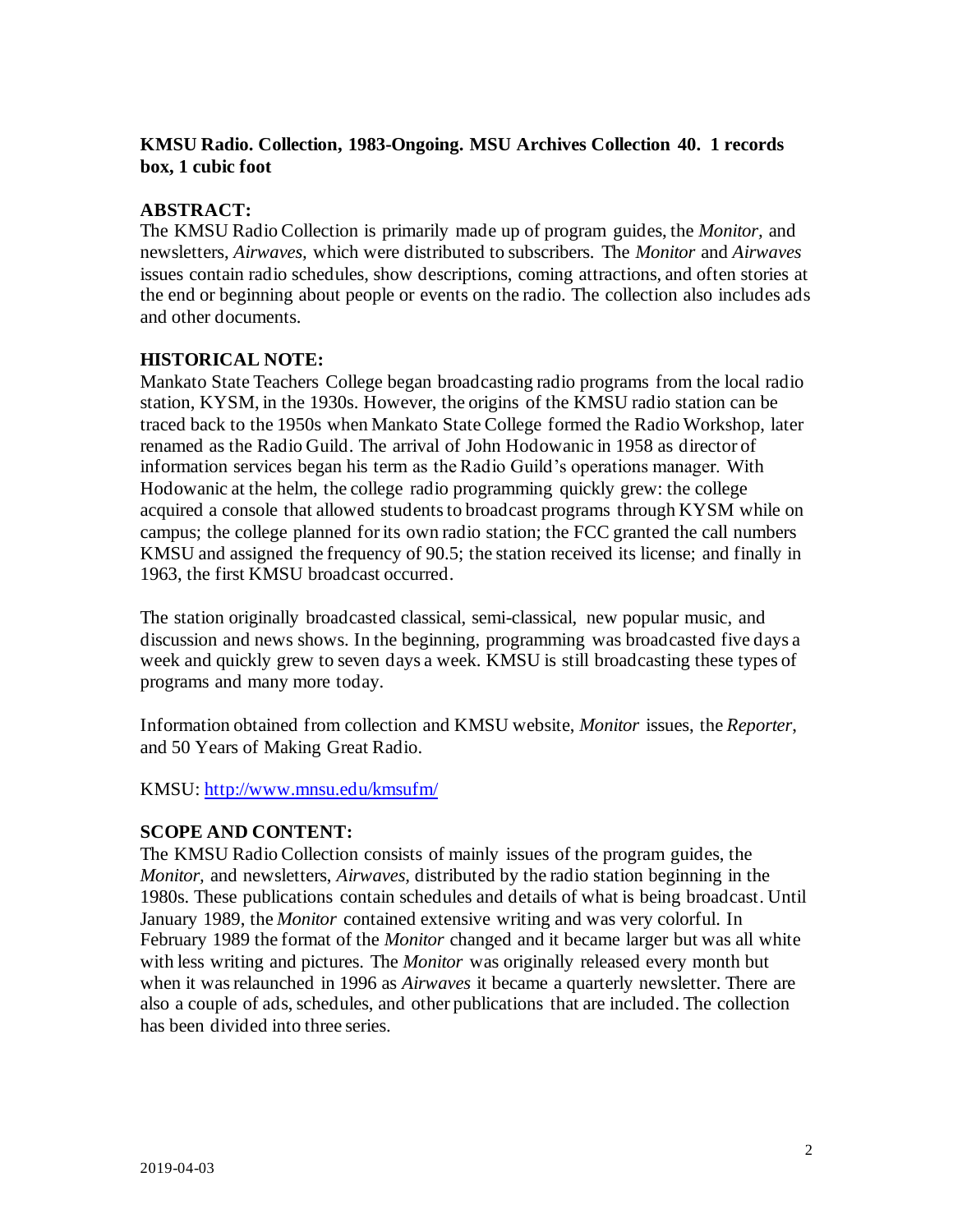**Program Guides:** This series contains contain the monthly *Monitor* issues that included radio schedules, show descriptions, coming attractions, and often stories at the end or beginning about people or events on the radio. Issues of range from 1983-1995.

**Newsletters:** This series contains contain the quarterly *Airwaves* issues that included radio schedules, show descriptions, coming attractions, and often stories at the end or beginning about people or events on the radio. Issues range from 1996-1998.

**Miscellaneous:** This series contains ads, schedules, and other miscellaneous publications and promotional items.

### **RESTRICTIONS:**

There are no restrictions on use of this collection for research purposes. The researcher assumes full responsibility for observing all copyright, property and libel laws as they apply.

### **COLLECTION CITATION:**

This collection should be cited as:

KMSU Radio. Collection, 1983-Ongoing. MSU Archives Collection 40, University Archives, Memorial Library, Minnesota State University, Mankato.

### **ACQUISITION:**

KMSU donated this collection May 20, 2013. Archives staff collected materials.

### **PROCESSED BY:**

Josh Smith processed this collection in April 2015. Mee Xiong made additions to the collection in June 2017.

# **RELATED COLLECTIONS:**

Petterson, Gustav S., 1889-1965, and Family. Collection, 1916 - 1979. SMHC Manuscript Collection 245 Minnesota State University, Mankato, Memorial Library, Southern Minnesota Historical Center.

### **LCSH SUBJECT HEADINGS:**

College radio stations -- Minnesota -- Mankato KMSU (Radio station : Mankato, Minn.) Mankato State College. Mankato State University. Minnesota State University, Mankato. Public Radio. Radio.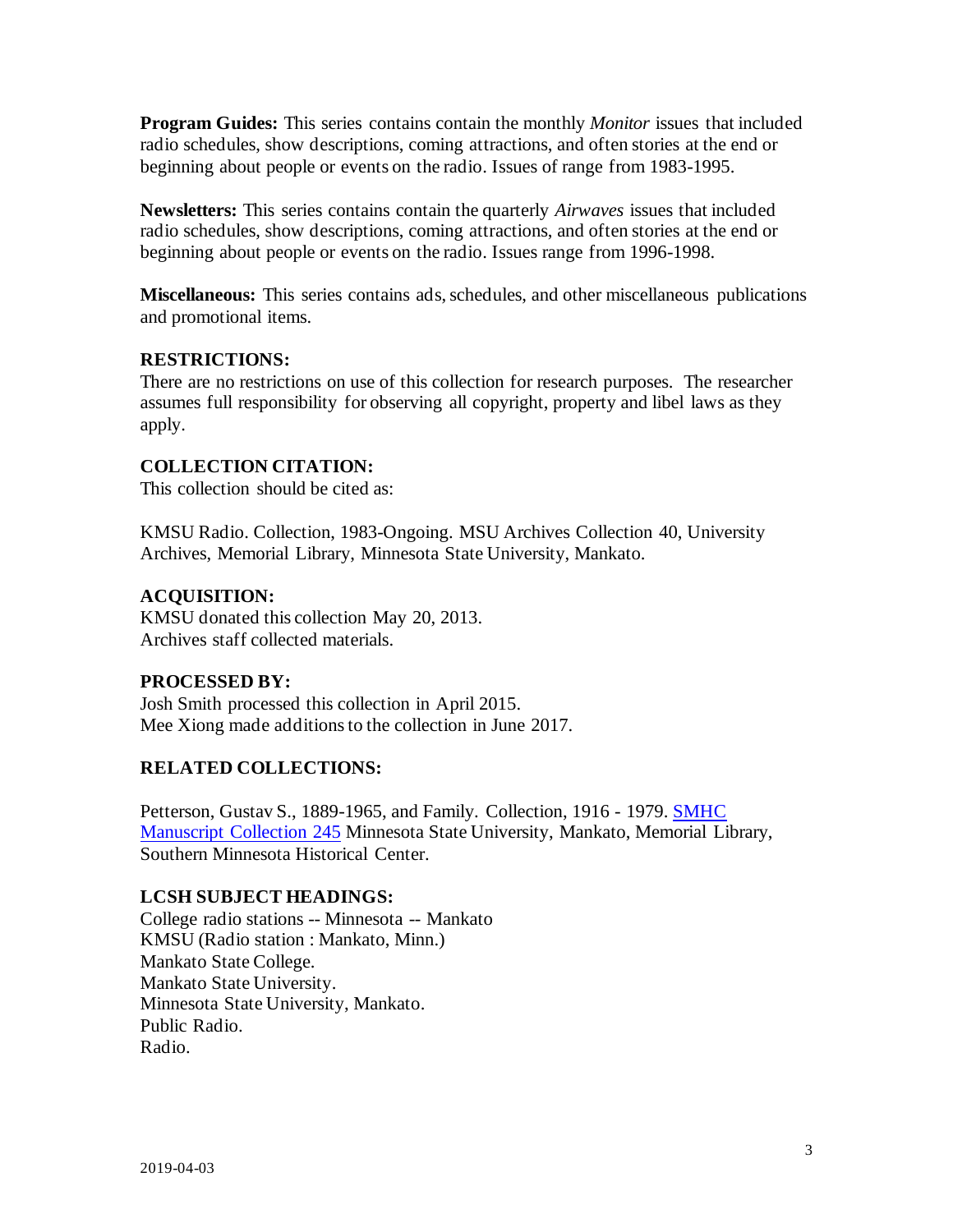| <b>MSU Archives Collection 40</b> | <b>Box</b>     | Folder         |
|-----------------------------------|----------------|----------------|
| <b>Program Guides</b>             |                |                |
| KMSU Monitor, December 1983       | 1              | 1              |
| KMSU Monitor, January 1984        | $\mathbf{1}$   | $\overline{2}$ |
| KMSU Monitor, February 1984       | 1              | 3              |
| KMSU Monitor, March 1984          | $\mathbf{1}$   | $\overline{4}$ |
| KMSU Monitor, April 1984          | 1              | 5              |
| KMSU Monitor, May 1984            | 1              | 6              |
| KMSU Monitor, June 1984           | 1              | 7              |
| KMSU Monitor, July 1984           | $\mathbf{1}$   | 8              |
| <b>KMSU Monitor, August 1984</b>  | $\mathbf{1}$   | 9              |
| KMSU Monitor, September 1984      | $\mathbf{1}$   | 10             |
| KMSU Monitor, October 1984        | $\mathbf{1}$   | 11             |
| KMSU Monitor, November 1984       | 1              | 12             |
| KMSU Monitor, December 1984       | $\mathbf{1}$   | 13             |
| <b>KMSU Monitor, January 1985</b> | 1              | 14             |
| KMSU Monitor, February 1985       | 1              | 15             |
| KMSU Monitor, March 1985 (2)      | 1              | 16             |
| KMSU Monitor, April 1985          | $\mathbf{1}$   | 17             |
| KMSU Monitor, May 1985 (2)        | 1              | 18             |
| KMSU Monitor, June 1985           | $\mathbf{1}$   | 19             |
| KMSU Monitor, July 1985           | 1              | 20             |
| KMSU Monitor, August 1985 (2)     | $\mathbf{1}$   | 21             |
| KMSU Monitor, September 1985 (3)  | $\mathbf{1}$   | 22             |
| KMSU Monitor, October 1985 (2)    | $\mathbf{1}$   | 23             |
| KMSU Monitor, November 1985 (2)   | $\mathbf{1}$   | 24             |
| KMSU Monitor, December 1985 (2)   | $\mathbf{1}$   | 25             |
| KMSU Monitor, January 1986 (2)    | $\mathbf{1}$   | 26             |
| KMSU Monitor, February 1986 (2)   | $\mathbf{1}$   | 27             |
| KMSU Monitor, March 1986 (2)      | 1              | 28             |
| KMSU Monitor, April 1986 (2)      | $\mathbf{1}$   | 29             |
| KMSU Monitor, May 1986 (3)        | $\overline{1}$ | $30\,$         |
| KMSU Monitor, June 1986 (3)       | 1              | 31             |
| KMSU Monitor, July 1986 (2)       | $\mathbf{1}$   | 32             |
| KMSU Monitor, August 1986 (2)     | $\mathbf{1}$   | 33             |
| KMSU Monitor, September 1986 (3)  | $\mathbf{1}$   | 34             |
| KMSU Monitor, October 1986 (2)    | $\mathbf{1}$   | 35             |
| KMSU Monitor, November 1986 (2)   | 1              | 36             |
| KMSU Monitor, December 1986 (3)   | $\mathbf{1}$   | 37             |
| KMSU Monitor, January 1987 (3)    | $\mathbf{1}$   | 38             |
| KMSU Monitor, February 1987 (3)   | 1              | 39             |
| KMSU Monitor, March 1987 (3)      | 1              | 40             |
| KMSU Monitor, April 1987 (3)      | $\mathbf{1}$   | 41             |
| KMSU Monitor, May 1987 (3)        | $\mathbf{1}$   | 42             |
| KMSU Monitor, June 1987 (3)       | 1              | 43             |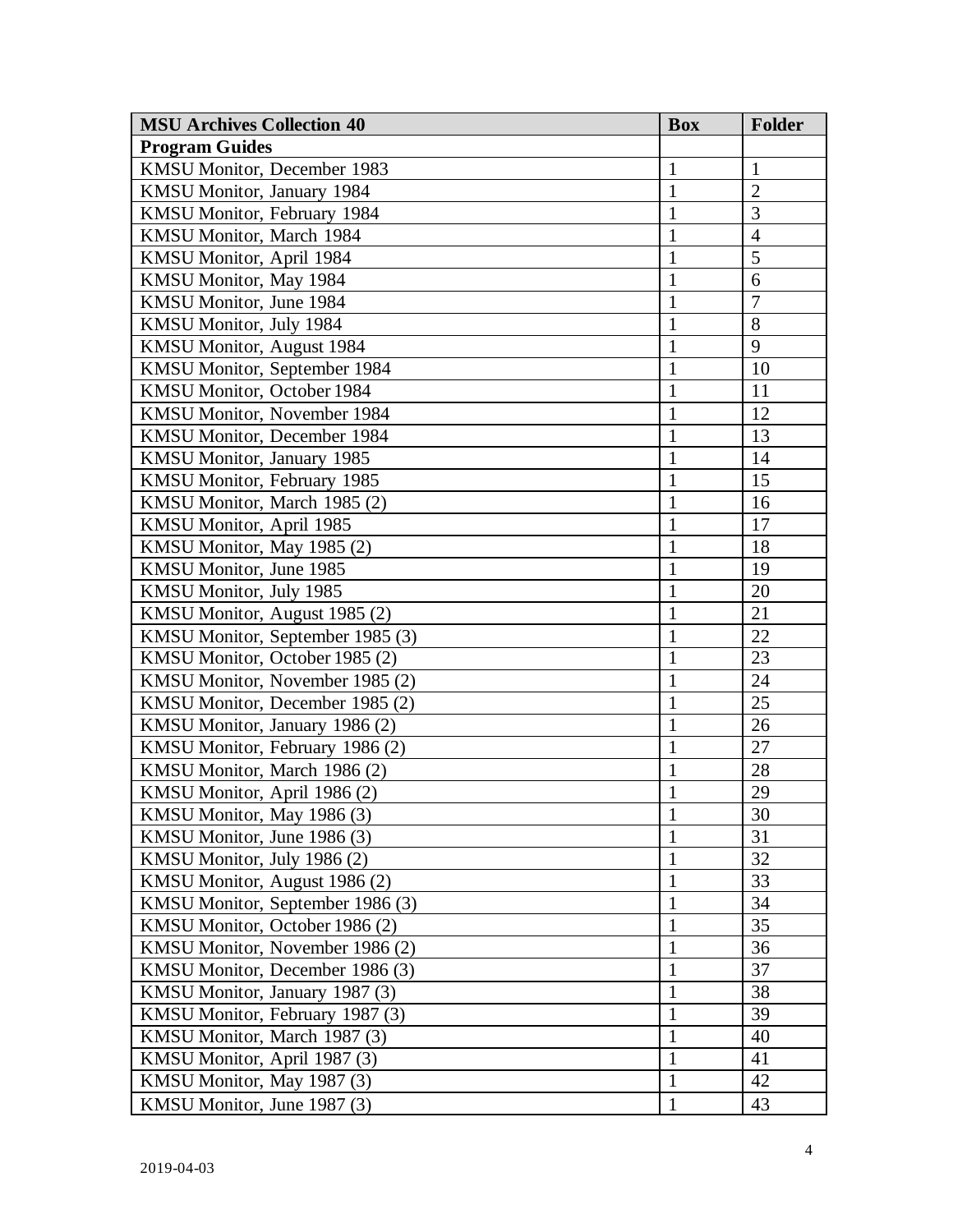| KMSU Monitor, July 1987 (3)      | $\mathbf{1}$ | 44 |
|----------------------------------|--------------|----|
| KMSU Monitor, August 1987 (3)    | 1            | 45 |
| KMSU Monitor, September 1987 (3) | $\mathbf{1}$ | 46 |
| KMSU Monitor, October 1987 (3)   | 1            | 47 |
| KMSU Monitor, November 1987 (3)  | $\mathbf{1}$ | 48 |
| KMSU Monitor, December 1987 (3)  | $\mathbf{1}$ | 49 |
| KMSU Monitor, January 1988 (3)   | $\mathbf{1}$ | 50 |
| KMSU Monitor, February 1988 (3)  | $\mathbf{1}$ | 51 |
| KMSU Monitor, March 1988 (3)     | $\mathbf{1}$ | 52 |
| KMSU Monitor, April 1988 (2)     | $\mathbf{1}$ | 53 |
| KMSU Monitor, May 1988 (2)       | $\mathbf{1}$ | 54 |
| KMSU Monitor, June 1988 (2)      | $\mathbf{1}$ | 55 |
| KMSU Monitor, July 1988 (2)      | $\mathbf{1}$ | 56 |
| KMSU Monitor, August 1988 (2)    | 1            | 57 |
| KMSU Monitor, September 1988 (3) | $\mathbf{1}$ | 58 |
| KMSU Monitor, October 1988 (2)   | $\mathbf{1}$ | 59 |
| KMSU Monitor, November 1988 (2)  | 1            | 60 |
| KMSU Monitor, December 1988      | $\mathbf{1}$ | 61 |
| KMSU Monitor, January 1989 (3)   | $\mathbf{1}$ | 62 |
| KMSU Monitor, February 1989 (2)  | $\mathbf{1}$ | 63 |
| KMSU Monitor, March 1989 (2)     | $\mathbf{1}$ | 63 |
| KMSU Monitor, April 1989 (2)     | $\mathbf{1}$ | 64 |
| KMSU Monitor, May 1989           | $\mathbf{1}$ | 64 |
| KMSU Monitor, June 1989          | $\mathbf{1}$ | 65 |
| KMSU Monitor, July 1989          | $\mathbf{1}$ | 65 |
| KMSU Monitor, August 1989 (2)    | $\mathbf{1}$ | 66 |
| KMSU Monitor, September 1989     | $\mathbf{1}$ | 66 |
| KMSU Monitor, October 1989       | $\mathbf{1}$ | 67 |
| KMSU Monitor, November 1989      | $\mathbf{1}$ | 67 |
| KMSU Monitor, December 1989      | $\mathbf{1}$ | 67 |
| KMSU Monitor, January 1990       | $\mathbf{1}$ | 68 |
| KMSU Monitor, February 1990 (2)  | 1            | 68 |
| KMSU Monitor, March 1990         | $\mathbf{1}$ | 68 |
| KMSU Monitor, April 1990         | $\mathbf{1}$ | 69 |
| KMSU Monitor, May 1990           | $\mathbf{1}$ | 69 |
| KMSU Monitor, June 1990          | $\mathbf{1}$ | 69 |
| KMSU Monitor, July 1990          | $\mathbf{1}$ | 70 |
| <b>KMSU Monitor, August 1990</b> | $\mathbf{1}$ | 70 |
| KMSU Monitor, September 1990     | $\mathbf{1}$ | 70 |
| KMSU Monitor, October 1990       | $\mathbf{1}$ | 71 |
| KMSU Monitor, November 1990      | $\mathbf{1}$ | 71 |
| KMSU Monitor, December 1990      | $\mathbf{1}$ | 71 |
| KMSU Monitor, January 1991       | $\mathbf{1}$ | 72 |
| KMSU Monitor, February 1991      | $\mathbf{1}$ | 72 |
| KMSU Monitor, March 1991         | $\mathbf{1}$ | 72 |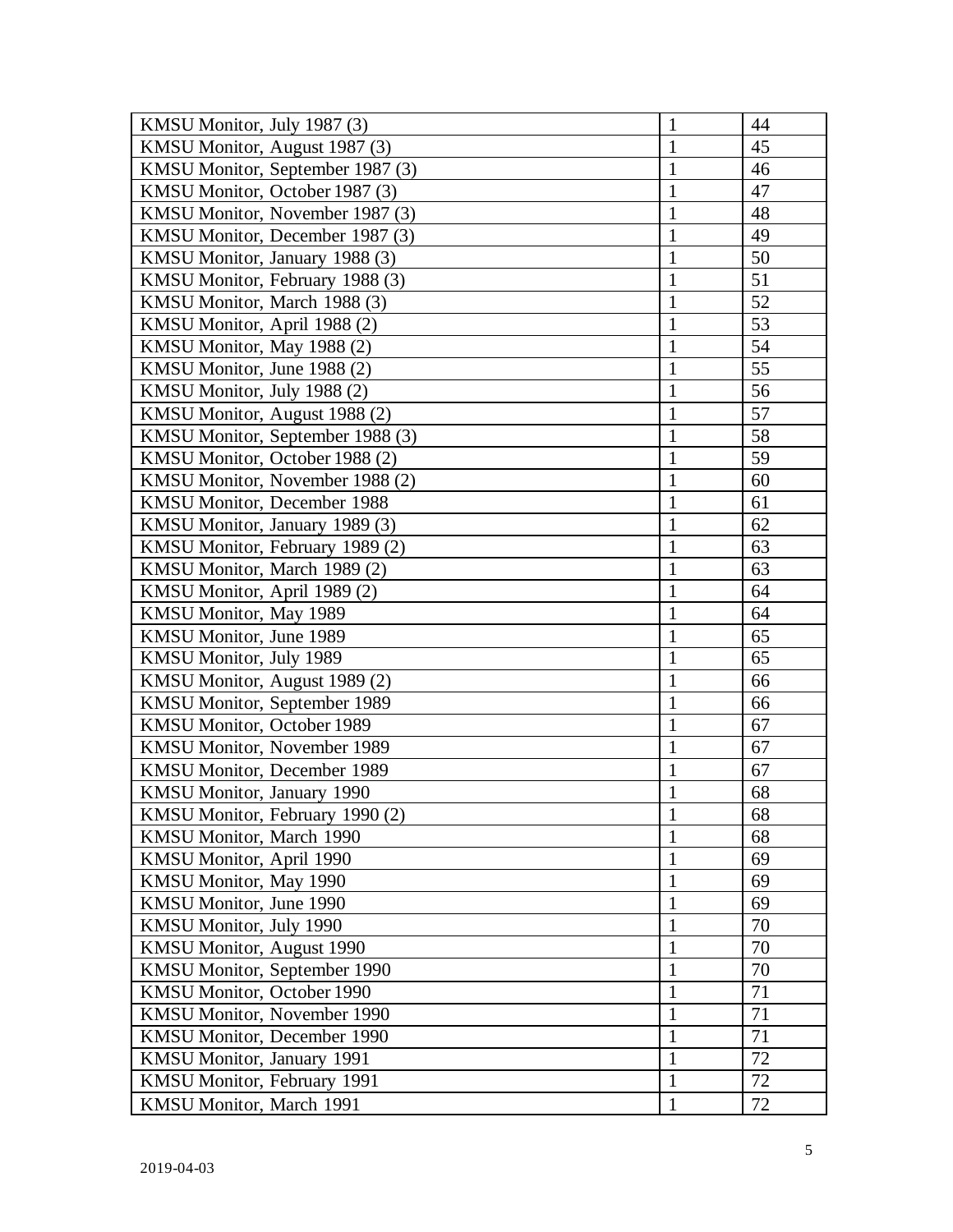| KMSU Monitor, April 1991                    | 1            | 73            |
|---------------------------------------------|--------------|---------------|
| KMSU Monitor, May 1991                      | $\mathbf{1}$ | 73            |
| KMSU Monitor, June 1991                     | 1            | 73            |
| KMSU Monitor, July 1991                     | 1            | 74            |
| KMSU Monitor, September 1991                | 1            | 74            |
| KMSU Monitor, October 1991                  | $\mathbf{1}$ | 75            |
| KMSU Monitor, November 1991                 | 1            | 75            |
| KMSU Monitor, January 1992                  | $\mathbf{1}$ | 76            |
| KMSU Monitor, February 1992 (2)             | 1            | 76            |
| KMSU Monitor, March 1992                    | $\mathbf{1}$ | 76            |
| KMSU Monitor, April 1992                    | $\mathbf{1}$ | 77            |
| KMSU Monitor, May 1992                      | $\mathbf{1}$ | 77            |
| KMSU Monitor, June 1992                     | $\mathbf{1}$ | 77            |
| KMSU Monitor, July 1992                     | 1            | 78            |
| <b>KMSU Monitor, August 1992</b>            | $\mathbf{1}$ | 78            |
| KMSU Monitor, September 1992                | $\mathbf{1}$ | 78            |
| KMSU Monitor, October 1992 (2)              | 1            | 79            |
| KMSU Monitor, November 1992 (2)             | 1            | 79            |
| KMSU Monitor, December 1992 (2)             | $\mathbf{1}$ | 79            |
| KMSU Monitor, January 1993                  | $\mathbf{1}$ | 80            |
| KMSU Monitor, February 1993 (2)             | $\mathbf{1}$ | 80            |
| KMSU Monitor, March 1993 (2)                | 1            | 80            |
| KMSU Monitor, April 1993 (2)                | $\mathbf{1}$ | 81            |
| KMSU Monitor, May 1993 (2)                  | $\mathbf{1}$ | 81            |
| KMSU Monitor, June 1993 (2)                 | $\mathbf{1}$ | 81            |
| KMSU Monitor, July 1993                     | $\mathbf{1}$ | 82            |
| <b>KMSU Monitor, August 1993</b>            | $\mathbf{1}$ | 82            |
| KMSU Monitor, September 1993 (2)            | $\mathbf{1}$ | 82            |
| KMSU Monitor, October 1993                  | $\mathbf{1}$ | 83            |
| KMSU Monitor, November 1993 (2)             | $\mathbf{1}$ | 83            |
| KMSU Monitor, December 1993 (2)             | $\mathbf{1}$ | 83            |
| KMSU Monitor, Winter Edition, 1993-1994 (2) | $\mathbf{1}$ | 84            |
| KMSU Monitor, Spring 1994 (2)               | $\mathbf{1}$ | 84            |
| KMSU Monitor, Fall 1994                     | $\mathbf{1}$ | 85            |
| KMSU Monitor, Winter 1994 (2)               | $\mathbf{1}$ | 85            |
| KMSU Monitor, 1995                          | $\mathbf{1}$ | 86            |
| KMSU Monitor, June 1995                     | $\mathbf{1}$ | 86            |
| <b>Newsletters</b>                          | <b>Box</b>   | <b>Folder</b> |
| KMSU Airwaves, Summer 1996                  | $\mathbf{1}$ | 87            |
| KMSU Airwaves, Fall 1996                    | $\mathbf{1}$ | 87            |
| KMSU Airwaves, Winter 1996                  | $\mathbf{1}$ | 87            |
| KMSU Airwaves, Spring 1997                  | $\mathbf{1}$ | 87            |
| KMSU Airwaves, Winter 1998                  | $\mathbf{1}$ | 87            |
| <b>Miscellaneous</b>                        | <b>Box</b>   | Folder        |
| "Breezin"!", photograph print, 1989         | Oversize     | 1             |